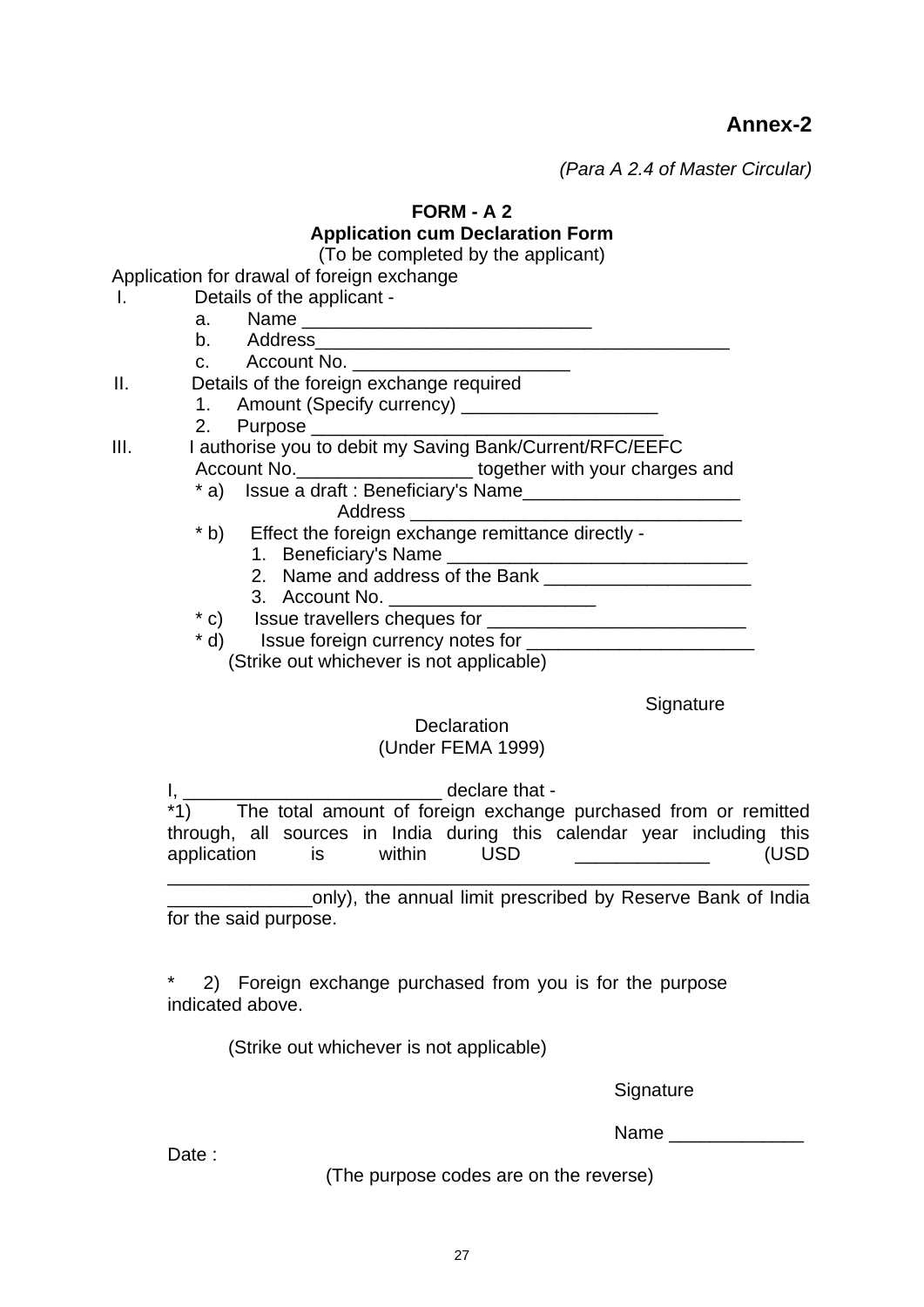# Purpose codes For office use only

| Currency<br>Amount<br>Equivalent to Rs.<br>(To be filled in by Authorised Dealer)<br>ADs should put a tick () against an appropriate purpose code. (In case of doubt/difficulty, consult customer/RBI.) |                                                                                                  |
|---------------------------------------------------------------------------------------------------------------------------------------------------------------------------------------------------------|--------------------------------------------------------------------------------------------------|
| Code                                                                                                                                                                                                    | <b>Computer and Information Services (08)</b>                                                    |
|                                                                                                                                                                                                         |                                                                                                  |
| <b>Purpose</b>                                                                                                                                                                                          | S0801                                                                                            |
| <b>Capital Account Transactions (00)</b>                                                                                                                                                                | Hardware consultancy/implementation                                                              |
|                                                                                                                                                                                                         | S0802                                                                                            |
| S0001                                                                                                                                                                                                   | Software consultancy/implementation                                                              |
| Indian investment abroad in equity capital (shares)                                                                                                                                                     | S0803                                                                                            |
| S0002                                                                                                                                                                                                   | Data base, data processing charges                                                               |
| Indian investment abroad in debt securities                                                                                                                                                             | S0804                                                                                            |
| S0003                                                                                                                                                                                                   | Repair and maintenance of computer and software                                                  |
| Indian investment abroad in branches                                                                                                                                                                    | S0805                                                                                            |
| S0004                                                                                                                                                                                                   | News agency services                                                                             |
| Indian investment abroad in subsidiaries and<br>associates                                                                                                                                              | S0806                                                                                            |
| S0005                                                                                                                                                                                                   | Other information services - Subscription to<br>newspapers, periodicals                          |
| Indian investment abroad in real estate                                                                                                                                                                 | <b>Royalties and License Fees (09)</b>                                                           |
| S0006                                                                                                                                                                                                   |                                                                                                  |
| Repatriation of Foreign Direct Investment in India- in<br>equity shares                                                                                                                                 | S0901                                                                                            |
| S0007                                                                                                                                                                                                   | Franchises services - patents, copyrights, trade<br>marks, industrial processes, franchises etc. |
| Repatriation of Foreign Direct Investment in India- in<br>debt securities                                                                                                                               | S0902                                                                                            |
| S0008                                                                                                                                                                                                   | Payment for use, through licensing arrangements,                                                 |
| Repatriation of Foreign Direct Investment in India in<br>real estate                                                                                                                                    | of produced originals or prototypes (such as<br>manuscripts and films)                           |
| S0009                                                                                                                                                                                                   | <b>Other Business Services (10)</b>                                                              |
| Repatriation of Foreign Portfolio Investment in India<br>in equity shares                                                                                                                               | S <sub>1001</sub>                                                                                |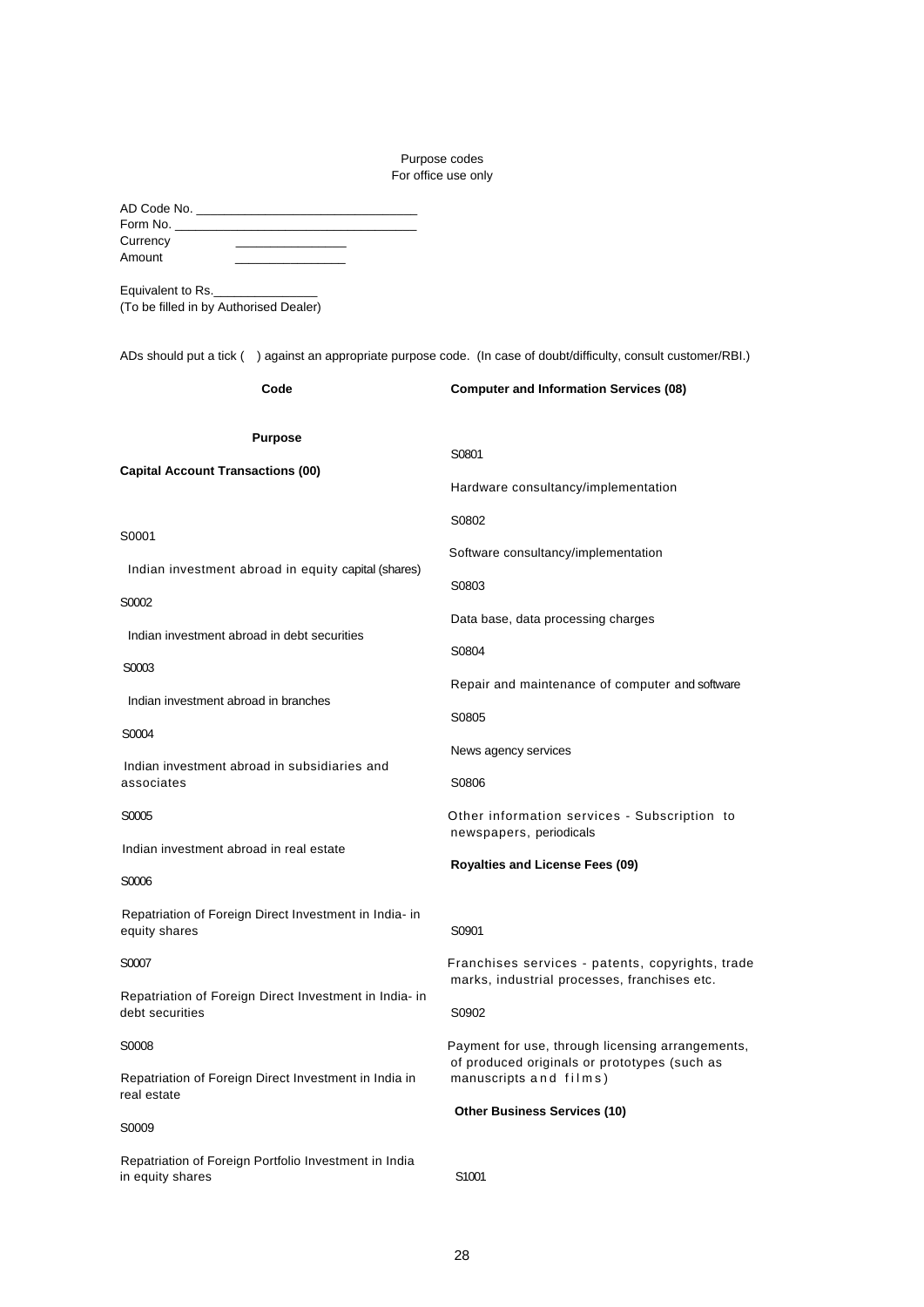#### S0010

Repatriation of Foreign Portfolio Investment in India in debt securities

S0011

Loans extended to Non-Residents

S0012

Repayment of long and medium-term loans with original maturity above one year received from Non-Residents.

S0013

Repayment of short-term loans with original maturity up to one year received from Non-Residents.

#### S0014

Repatriation of Non-Resident Deposits (FCNRB/NRERA etc)

#### S0015

Repayment of loans & overdrafts taken by ADs on their own account.

#### S0016

Sale of a foreign currency against another foreign currency

#### S0017

Purchase of intangible assets like patents, copyrights, trade marks etc.

### S0018

Other capital payments not included elsewhere

#### **Transportation (02)**

#### S<sub>0201</sub>

Payments for surplus freight/passenger fare by foreign shipping companies operating in India.

#### S0202

Payment for operating expenses of Indian shipping companies operating abroad.

#### S0203

Freight on imports - Shipping companies

S<sub>0204</sub>

Merchanting services –net payments (from Sale & purchase of goods without crossing the border).

#### S1002

Trade related services - commission on exports / imports

#### S1003

Operational leasing services (other than financial leasing) without operating crew, including charter hire

S1004

Legal services

#### S1005

Accounting, auditing, book keeping and tax consulting services

#### S1006

Business and management consultancy and public relations services

S1007

Advertising, trade fair, market research and public opinion polling service

#### S1008

Research & Development services

S1009

Architectural, engineering and other technical services

S1010

Agricultural, mining and on-site processing servicesprotection against insects & disease, increasing of harvest yields, forestry services, mining services like analysis of ores etc.

#### S1011

Payments for maintenance of offices abroad

S1012

Distribution services

S1013

Environmental services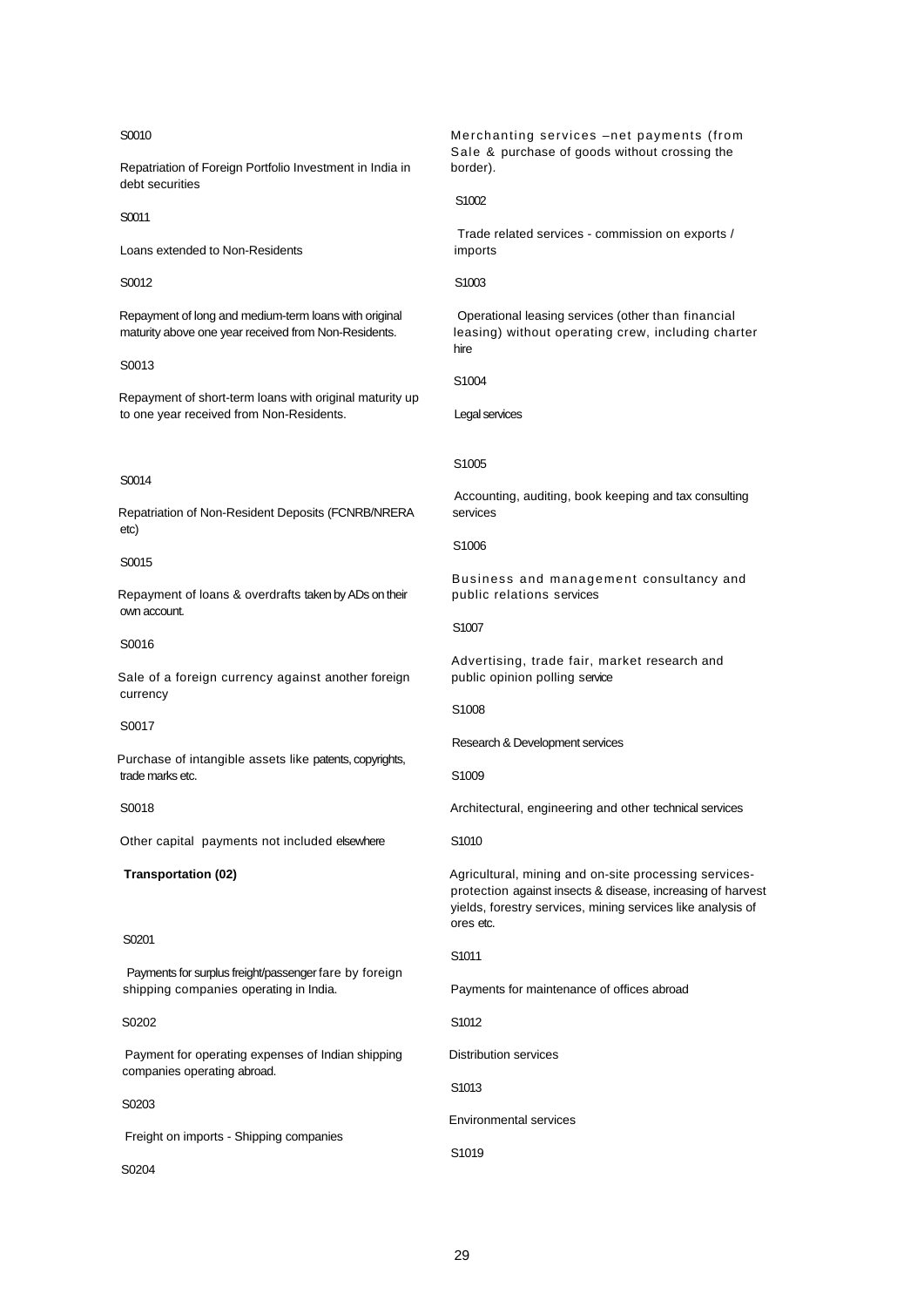Freight on exports - Shipping companies S0205 Operational leasing (with crew) -Shipping companies S0206 Booking of passages abroad -Shipping companies S0207 Payments for surplus freight/passenger fare by foreign Airlines companies operating in India, S0208 Operating expenses of Indian Airlines companies operating abroad S0209 Freight on imports - Airlines companies S0210 Freight on exports - Airlines companies S0211 Operational leasing (with crew) -Airlines companies S0212 Booking of passages abroad - Airlines companies S0213 Payments on account of stevedoring, demurrage, port handling charges etc. **Travel (03)** S0301 Remittance towards Business travel. S0302 Travel under basic travel quota (BTQ) S0303 Travel for pilgrimage S0304 Travel for medical treatment S0305 Travel for education (including fees, hostel expenses Other services not included elsewhere **Personal, Cultural and Recreational Services (11)** S1101 Audio-visual and related services -services and associated fees related to production of motion pictures, rentals, fees received by actors, directors, producers and fees for distribution rights. S1102 Personal, cultural services such as those related to museums, libraries, archives and sporting activities; fees for correspondence courses abroad. **Government not included elsewhere (g.n.i.e.) (12)** S1201 Maintenance of Indian embassies abroad SI 202 Remittances by foreign embassies in India **Transfers (13)** S1301 Remittance by non-residents towards family maintenance and savings S1302 Remittance towards personal gifts and donations S1303 Remittance towards donations to religious and charitable institutions abroad S1304 Remittance towards grants and donations to other governments and charitable institutions established by the governments. S1305 Contributions/donations by the Government to international institutions S1306 Remittance towards payment / refund of taxes.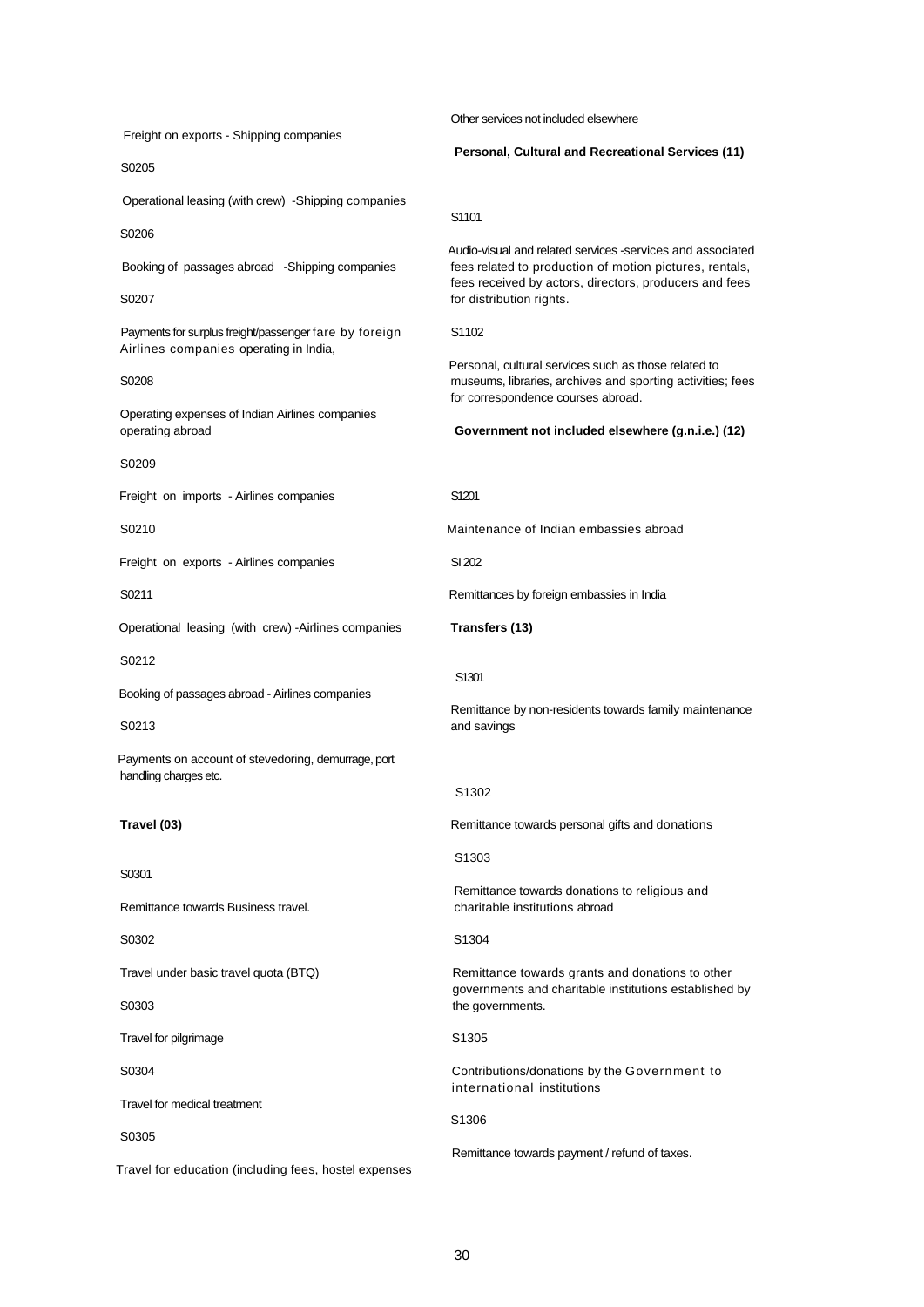| etc.)                                                                                            | Income (14)                                                                                                                                                  |
|--------------------------------------------------------------------------------------------------|--------------------------------------------------------------------------------------------------------------------------------------------------------------|
| S0306                                                                                            |                                                                                                                                                              |
| travel (international credit cards)<br>Other                                                     | S <sub>1401</sub>                                                                                                                                            |
| <b>Communication Services (04)</b>                                                               | Compensation of employees                                                                                                                                    |
|                                                                                                  | S <sub>1402</sub>                                                                                                                                            |
| S0401                                                                                            | Remittance towards interest on Non-Resident deposits<br>(FCNRB/NRERA/ NRNRD/NRSR etc.)                                                                       |
| Postal services                                                                                  | S1403                                                                                                                                                        |
| S0402                                                                                            | Remittance towards interest on loans from Non-                                                                                                               |
| Courier services                                                                                 | Residents (ST/MT/LT loans)                                                                                                                                   |
| S0403                                                                                            | S1404                                                                                                                                                        |
| Telecommunication services                                                                       | Remittance of interest on debt securities -<br>debentures /bonds/FRNs etc.                                                                                   |
| S0404                                                                                            | S1405                                                                                                                                                        |
| Satellite services<br><b>Construction Services (05)</b>                                          | Remittance towards interest payment by ADs on their own<br>account (to VOSTRO a/c holders or the OD on NOSTRO<br>a/c.                                        |
|                                                                                                  | S <sub>1406</sub>                                                                                                                                            |
| S0501,                                                                                           | Repatriation of profits                                                                                                                                      |
| Construction of projects abroad by Indian<br>companies including import of goods at project site | S <sub>140</sub> 7                                                                                                                                           |
| S0502                                                                                            | Payment/ repatriation of dividends                                                                                                                           |
| Payments for cost of construction etc. of projects<br>by foreign companies in India.<br>executed | Others (15)                                                                                                                                                  |
| <b>Insurance Services (06)</b>                                                                   | S <sub>1501</sub>                                                                                                                                            |
| S0601                                                                                            | Refunds / rebates / reduction in invoice value on account of<br>exports                                                                                      |
| Payments for Life insurance premium                                                              | S <sub>1502</sub>                                                                                                                                            |
| S0602                                                                                            | Reversal of wrong entries, refunds of amount remitted for<br>non exports                                                                                     |
| Freight insurance - relating to import & export of<br>goods                                      | S <sub>1503</sub>                                                                                                                                            |
| S0603                                                                                            | Payments by residents for international bidding                                                                                                              |
| Other general insurance premium                                                                  | S1504                                                                                                                                                        |
| S0604                                                                                            | Notional sales when export bills negotiated/<br>purchased/discounted are dishonoured/crystallized/cancelled of<br>bills and reversed from suspense accounts. |
| Reinsurance premium                                                                              |                                                                                                                                                              |
| S0605                                                                                            |                                                                                                                                                              |

Auxiliary services (commission on insurance)